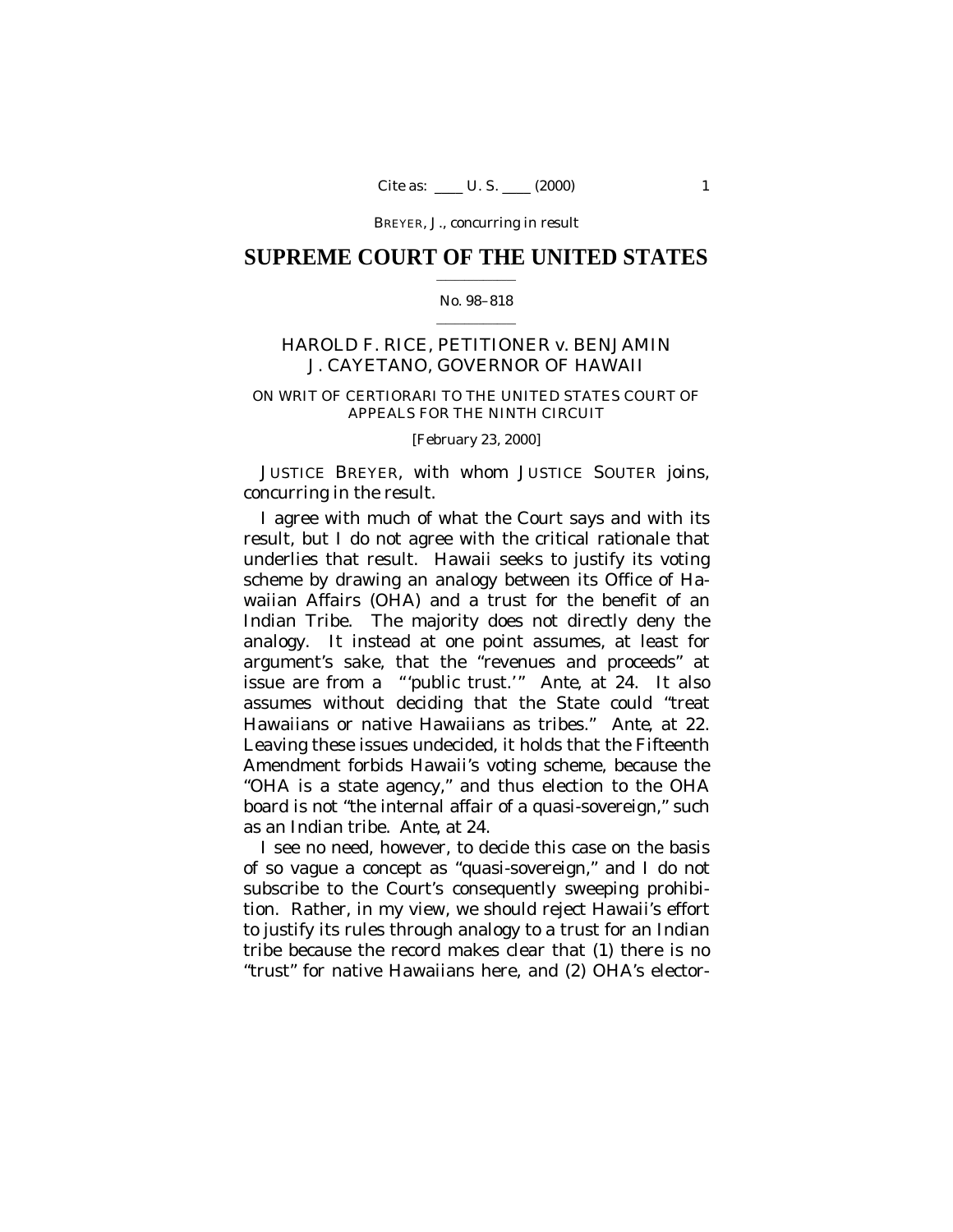ate, as defined in the statute, does not sufficiently resemble an Indian tribe.

The majority seems to agree, though it does not decide, that the OHA bears little resemblance to a trust for native Hawaiians. It notes that the Hawaii Constitution uses the word "trust" when referring to the 1.2 million acres of land granted in the Admission Act. *Ante*, at 10, 12. But the Admission Act itself makes clear that the 1.2 million acres is to benefit *all* the people of Hawaii. The Act specifies that the land is to be used for the education of, the developments of homes and farms for, the making of public improvements for, and public use by, *all* of Hawaii's citizens, as well as for the betterment of those who are "native." Admission Act §5(f).

Moreover, OHA funding comes from several different sources. See, *e.g.,* OHA Fiscal 1998 Annual Report 38 (hereinafter Annual Report) (\$15 million from the 1.2 million acres of public lands; \$11 million from "[d]ividend and interest income"; \$3 million from legislative appropriations; \$400,000 from federal and other grants). All of OHA's funding is authorized by ordinary state statutes. See, *e.g.,* Haw. Rev. Stat. §§10–4, 10–6, 10–13.5 (1993); see also Annual Report 11 ("OHA's fiscal 1998–99 legislative budget was passed as Acts 240 and 115 by the 1997 legislature"). The amounts of funding and funding sources are thus subject to change by ordinary legislation. OHA spends most, but not all, of its money to benefit native Hawaiians in many different ways. See Annual Report (OHA projects support education, housing, health, culture, economic development, and nonprofit organizations). As the majority makes clear, OHA is simply a special purpose department of Hawaii's state government. *Ante*, at 24–25.

As importantly, the statute defines the electorate in a way that is not analogous to membership in an Indian tribe. Native Hawaiians, considered as a group, may be analogous to tribes of other Native Americans. But the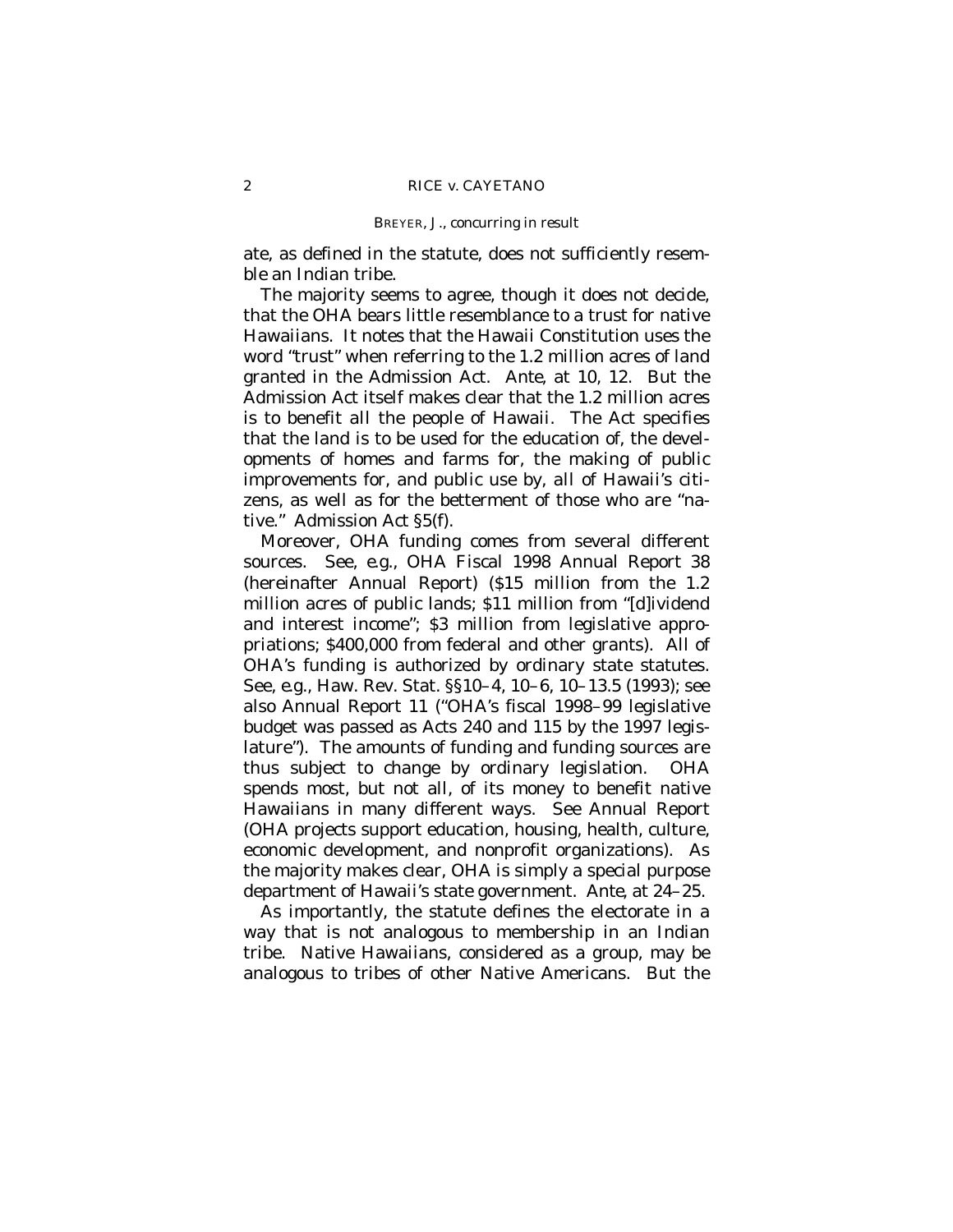statute does not limit the electorate to native Hawaiians. Rather it adds to approximately 80,000 native Hawaiians about 130,000 additional "Hawaiians," defined as including anyone with one ancestor who lived in Hawaii prior to 1778, thereby including individuals who are less than one five-hundredth original Hawaiian (assuming nine generations between 1778 and the present). See Native Hawaiian Data Book 39 (1998). Approximately 10% to 15% of OHA's funds are spent specifically to benefit this latter group, see Annual Report 38, which now comprises about 60% of the OHA electorate.

I have been unable to find any Native American tribal definition that is so broad. The Alaska Native Claims Settlement Act, for example, defines a "Native" as "a person of one-fourth degree or more Alaska Indian" or one "who is regarded as an Alaska Native by the Native village or Native group of which he claims to be a member and whose father or mother is . . . regarded as Native by any village or group" (a classification perhaps more likely to reflect real group membership than any blood quantum requirement). 43 U. S. C. §1602(b). Many tribal constitutions define membership in terms of having had an ancestor whose name appeared on a tribal roll— but in the far less distant past. See, *e.g.,* Constitution of the Choctaw Nation of Oklahoma, Art. II (membership consists of persons on final rolls approved in 1906 and their lineal descendants); Constitution of the Sac and Fox Tribe of Indians of Oklahoma, Art. II (membership consists of persons on official roll of 1937, children since born to two members of the Tribe, and children born to one member and a nonmember if admitted by the council); Revised Constitution of the Jicarilla Apache Tribe, Art. III (membership consists of persons on official roll of 1968 and children of one member of the Tribe who are at least three-eighths Jicarilla Apache Indian blood); Revised Constitution Mescalero Apache Tribe, Art. IV (member-